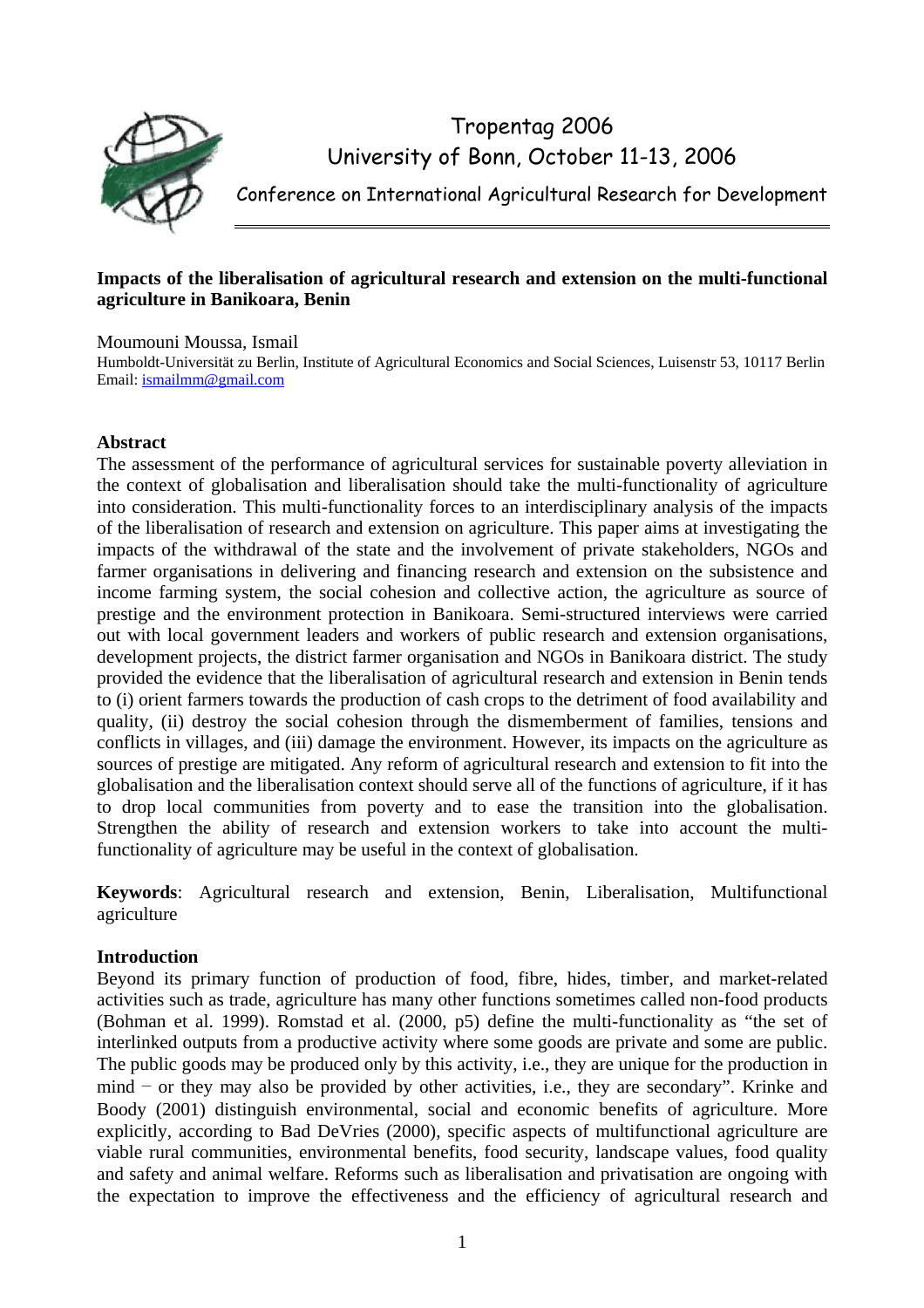extension. If there is evidence that each of the functions of agriculture plays important role in rural community development, one may wonder whether, reforms undertaken the last couple of years are consistence with preserving and promoting them. Consequently, the assessment of the performance of agricultural services for sustainable poverty alleviation in the context of globalisation and liberalisation should take the multi-functionality of agriculture into consideration. This multi-functionality forces to a multi-dimensional analysis of the impacts of the liberalisation of research and extension on agriculture. This paper aims at investigating the impacts of the partial withdrawal of the state and the involvement of private stakeholders, NGOs and farmer organisations in delivering and financing research and extension on the main functions of agriculture in Banikoara. In the light of the findings, some recommendations are suggested for agricultural research and extension policy making.

## **Methods**

Banikoara District is located in north-western Benin. It covers an area of 4,383 km², about 3.9% of the country's total area. The climate is sudano-sahelian with an average annual rainfall of 850 mm, average temperature of 34°C. The population of the district is about 150,000 inhabitants. The main ethnic groups in the area are Bariba and Fulani (Mairie de Banikoara 2002). The study took place in Tokey-Banta village in the middle of the district. Five (5) group interviews have been carried out with farmers to identify the main functions of agriculture in the village. Semistructured interviews with fifteen (15) heads of household have been conducted to analyse the impacts of the liberalisation of agricultural services on the different functions. Scientific observations as well as semi-structured interviews with local government leaders and workers of public research and extension organisations, development projects, the district farmer organisation and NGOs enhanced the reliability and the consistence of the findings.

## **Liberalisation of agricultural services in Benin**

In the past, public organisations delivered almost exclusively research and extension services. The liberalisation of agricultural research and extension in Benin has resulted in:

- Partial withdrawal of the State from delivery and financing agricultural research and extension
- in delivering agricultural services • Involvement of private actors, NGOs, farmer organisations and development projects
- Financial contribution of farmer organisations and individual clients

Such a reform impacts differently on the functions of agriculture. The following section explores some impacts of the liberalisation on different aspects of the multi-functionality of agriculture.

## **Impacts of the liberalisation on the multi-functional agriculture**

The diagram below highlights the impacts of the liberalisation of agricultural research and extension on the agriculture for subsistence vs. income, the agriculture as vector of social cohesion and collective action and the agriculture as source of prestige. The shares of households (sample of 15 households) which are concerned by the issues are indicated.

## *Impacts of the liberalisation on the farming for subsistence vs. income and the sustainability*

The primary function of agriculture is production which aimed principally at ensuring food security. The liberalisation of agricultural research and extension in Benin oriented farmers towards the production of cash crops to the detriment of food availability and quality. With the liberalisation of agricultural services, farmers have easier access to advices, inputs and market with regard to cotton cultivation. The idea to cultivate cotton, to earn money and to buy food emerged and developed within the farmer community. Subsequently, food production decreased and food security deteriorated. Furthermore, agriculture has a key function to protect environment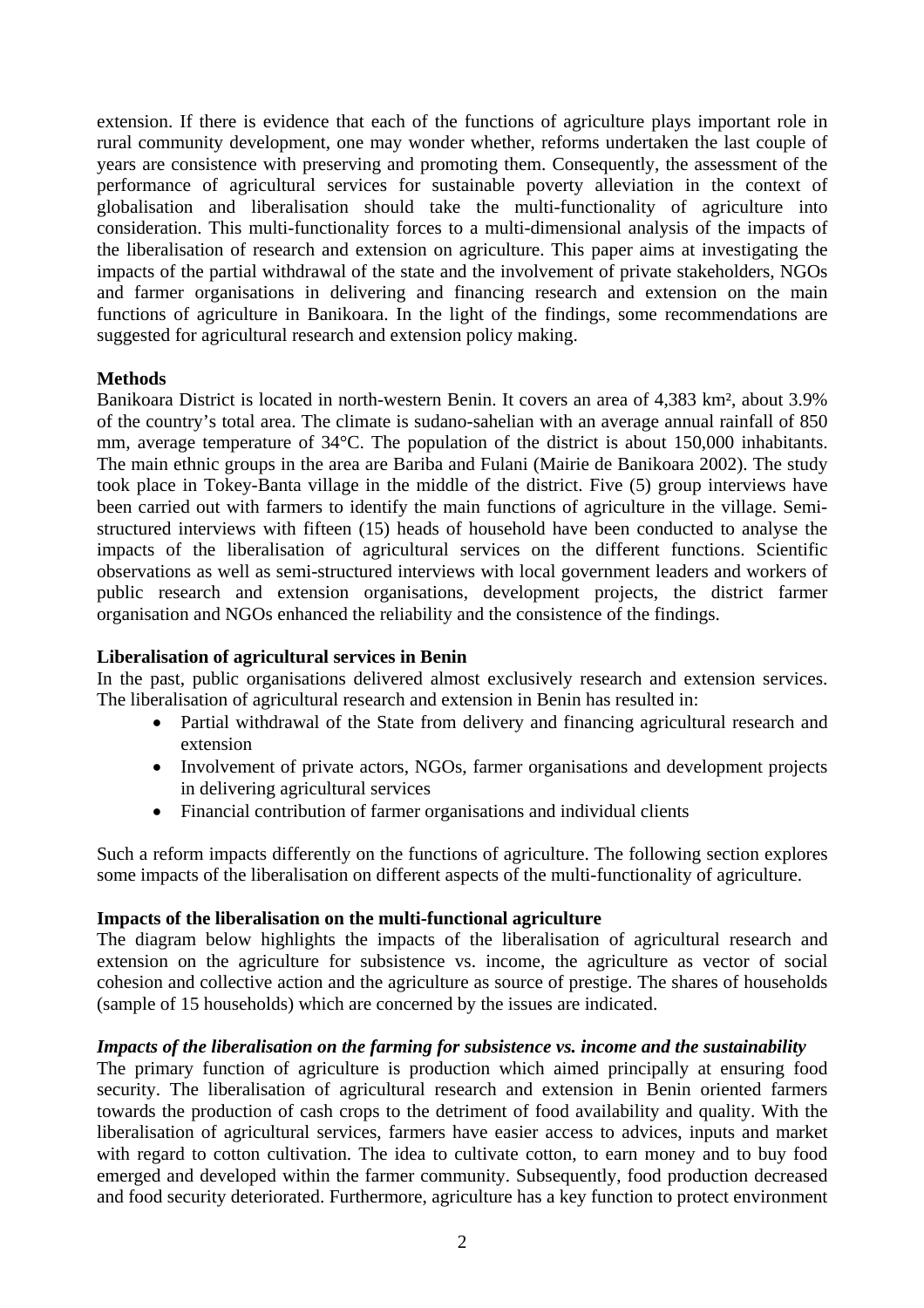and should be given such an orientation. Unfortunately, the use of inappropriate land and cotton pest management technologies results in heavy environmental damages.



## *Impacts of the privatisation on the agriculture for social cohesion and collective action*

According to Chan et al. (2006, p290), "social cohesion is a state of affairs concerning both the vertical and the horizontal interactions among members of society as characterized by a set of attitudes and norms that includes trust, a sense of belonging and the willingness to participate and help, as well as their behavioural manifestations". They distinguished horizontal (within civil society) and vertical (State-Citizen) cohesions. However, at a more local stage, social cohesion could be analysed at three different levels. At familial level, the social cohesion displays by the fact that the household is a production, consumption, habitation, mutual help and solidarity unit. Various collective actions characterise social cohesion at community and intercommunity levels. In rural community, agriculture plays significant role in social cohesion, especially at the two first levels.

The liberalisation of agricultural research and extension in Benin tends to destroy the social cohesion in many respects. Money and personal interests guide increasingly farmers since cotton has emerged as cash crop. Mutual help as well as one direction aid went down. One direction aid occurs when someone helps his family members, friends or neighbours without expecting something in return. Aids to old people, family-in-law, etc, are some examples. The most common mutual help is the *wuru* through which people help each other in turn in farm activities. Such solidarity principles are being replacing by the one of "every man for himself". Household dismemberment is certainly one of the most important changes due to the development of cotton that occurred during the last couple of years. In the past, grand-father, his wives and sons, sons' wives and children, etc. belonged together to a same production, consumption and habitation unit. Solidarity supported social cohesion of the household. The misunderstanding on sharing revenues got from cotton cultivation results in disrupting social cohesion. Young people leave their parents and set up their own household in order to get directly access to their earnings. In the cases where, everyone has his own separate cotton field, household members find hardly agreements on time to allocate to food crop production. The household dismemberment makes the management